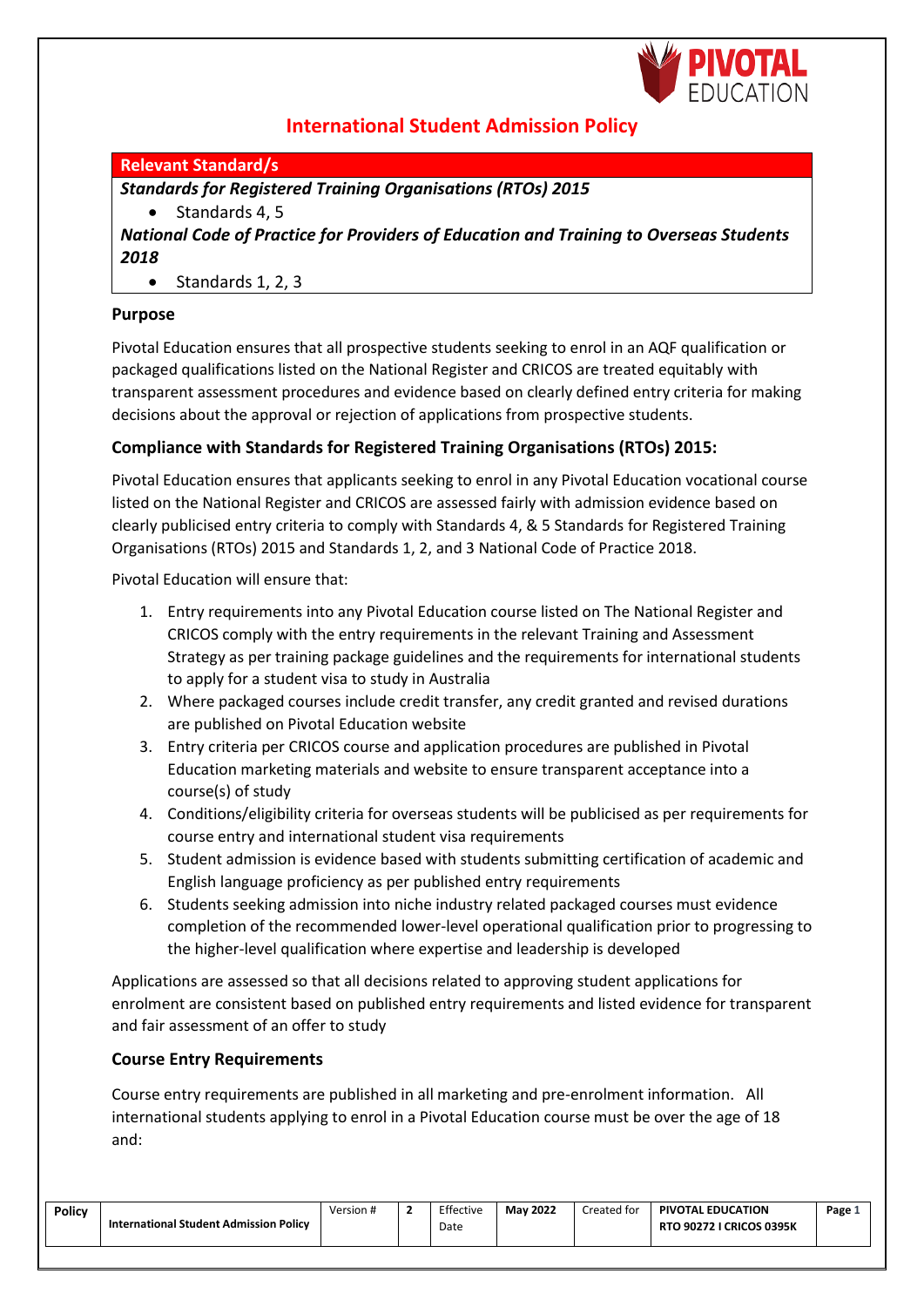

- 1. Provide evidence of published academic entry requirements (Year 12 or its equivalent and above; and
- 2. Provide evidence of published English language entry requirements as per chart below
- 3. In the event a lower-level qualification is recommended to be undertaken as a pathway prior to a higher-level qualification to ensure operational skills and knowledge, students will enrol in the lower level and higher-level qualification
- 4. In the event a Training Package specifies pre-requisite qualifications or units of competency, these will be published as part of the entry requirements.
- 5. The table below contains the published entry requirements for all Pivotal Education qualifications listed on the National Register and CRICOS and where pathway qualifications would ensure students have operational skills prior to commencing higher level qualification with specialist and leadership skills

## **Entry Requirements and Pathway Chart**

| <b>Qualification</b>                | <b>Academic</b> | <b>English</b>     | Pathway - operational skills  |
|-------------------------------------|-----------------|--------------------|-------------------------------|
| FBP30121 Certificate III in         | Year 12 or      | IELTS 5.5 (no band |                               |
| <b>Food Processing</b>              | equivalent      | less than 5.0) or  |                               |
|                                     |                 | equivalent         |                               |
| FBP50121 Diploma of Food            | Year 12 or      | IELTS 5.5 (no band | Complete FBP30121 Certificate |
| <b>Science and Technology</b>       | equivalent      | less than 5.0) or  | III in Food Processing        |
|                                     |                 | equivalent         |                               |
| FBP30821 Certificate III in         | Year 12 or      | IELTS 5.5 (no band |                               |
| <b>Pharmaceutical Manufacturing</b> | equivalent      | less than 5.0) or  |                               |
|                                     |                 | equivalent         |                               |
| FBP40318 Certificate IV in          | Year 12 or      | IELTS 5.5 (no band | Complete FBP30821 Certificate |
| <b>Pharmaceutical Manufacturing</b> | equivalent      | less than 5.0) or  | III in Pharmaceutical         |
|                                     |                 | equivalent         | Manufacturing                 |

# **Student Visa Entry Conditions**

International Students are required to meet the following Student Visa requirements as stipulated below at [Student visas \(homeaffairs.gov.au\)](https://www.homeaffairs.gov.au/covid19/visa-information/international-students/student-visas)

- Be a genuine temporary entrant
- Meet academic entry requirements
- Meet English language test score requirements
- Demonstrate financial capacity
- Hold Overseas Student Health Cover (OSHC)
- Meet the health requirements
- Be of good character

Students can check the evidence required to satisfy the visa requirements by accessing the Document Checklist Tool provided with the Student Visa requirements on the website at <https://immi.homeaffairs.gov.au/visas/web-evidentiary-tool>

#### **Applications**

Students seeking to enrol with Pivotal Education are required to submit acceptable evidence to demonstrate that they meet the published entry criteria for their chosen course.

1. All applications submitted by a student or education agent must include the following

| Policy | International Student Admission Policy | Version |  | Effective<br>Date | <b>May 2022</b> | Created for | <b>PIVOTAL EDUCATION</b><br><b>RTO 90272 I CRICOS 0395K</b> | Page $\angle$ |
|--------|----------------------------------------|---------|--|-------------------|-----------------|-------------|-------------------------------------------------------------|---------------|
|--------|----------------------------------------|---------|--|-------------------|-----------------|-------------|-------------------------------------------------------------|---------------|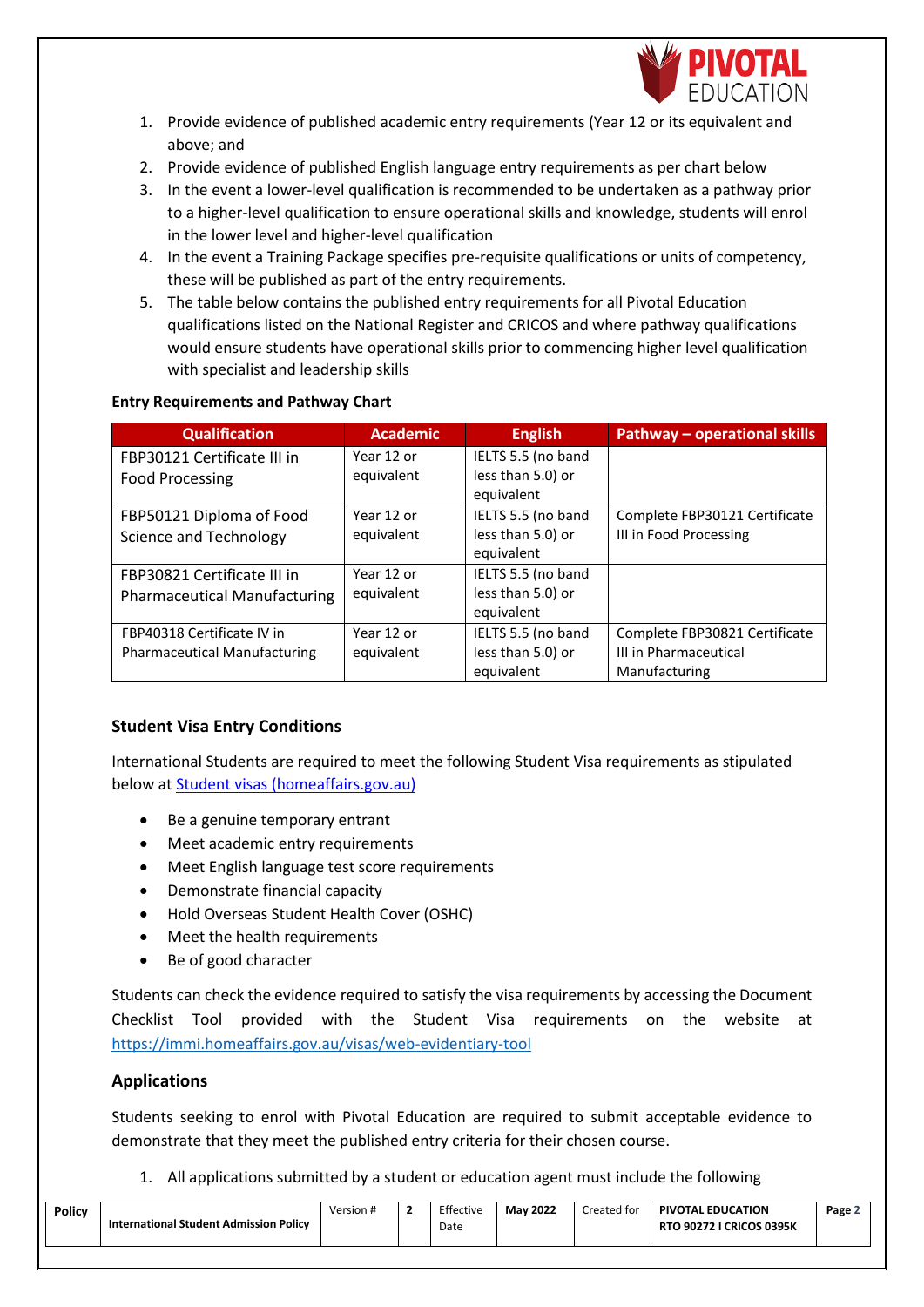

- Completed Pivotal Education International Student Enrolment Form with student signatures
- Academic entry requirement certification copies
- English language entry requirements certification copies
- Passport Photocopy applicant details page (where available)
- Any other published entry requirements (where applicable)
- 2. Incomplete applications will result in delays in the admission process.
- 3. Successful applicants will receive a Letter of Offer and Acceptance Agreement
- 4. Unsuccessful applicants will receive formal notification that their application has been unsuccessful including the reason(s). In the case of incomplete applications, the missing information or documentation will be requested for assessment.

# **Verification of Qualifications**

Pivotal Education undertakes the following to verify qualifications and certification used for enrolment into an AQF qualification are genuine:

- 1. Certified copies, together with English translations (where appropriate), of documentation included in an application for enrolment, must be appropriately verified
- 2. Persons eligible to certify documents are:
	- Authorised officer from the institution that originally issued the certification/document
	- Notary Public or Justice of the Peace
	- Pivotal Education authorised officers
- 3. Where an application is submitted by an education agent on behalf of the prospective student, the education agent can verify that the original certification has been cited.
- 4. Pivotal Education reserves the right to request original copies if there is reason to suspect fraudulent documentation has been submitted, Where Pivotal Education discovers evidence of falsification this will result in cancellation of the enrolment without refund and such incidents will be reported on PRISMS
- 5. Where there are doubts about a student's claimed entry requirement documentation, Pivotal Education will contact the issuing institution for verification
- 6. All students must provide original copies of their qualifications at the orientation and induction session when they commence with Pivotal Education

#### **Course Entry with Credit Transfer or Recognition of Prior Learning**

Prospective students who wish to independently apply for credit transfer or Recognition of Prior Learning may apply as per the conditions outlined in the Credit Transfer Policy and/or Recognition of Prior Learning Policy. The outcome of this application will be approved/rejected by the Chief Executive Officer based on the evidence submitted and mapped against the units of competence.

Pivotal Education packaged courses where credit transfer is awarded, credit is provided prior to enrolment with the units of competency granted credit transfer published with the revised duration.

Where credit transfer or Recognition of Prior Learning has been granted, the course duration will be reduced and the revised end date recorded on VETtrak and PRISMS.

| Policy | International Student Admission Policy | Version # | Effective | <b>May 2022</b> | Created for | <b>PIVOTAL EDUCATION</b>        | Page 5 |
|--------|----------------------------------------|-----------|-----------|-----------------|-------------|---------------------------------|--------|
|        |                                        |           | Date      |                 |             | <b>RTO 90272 I CRICOS 0395K</b> |        |
|        |                                        |           |           |                 |             |                                 |        |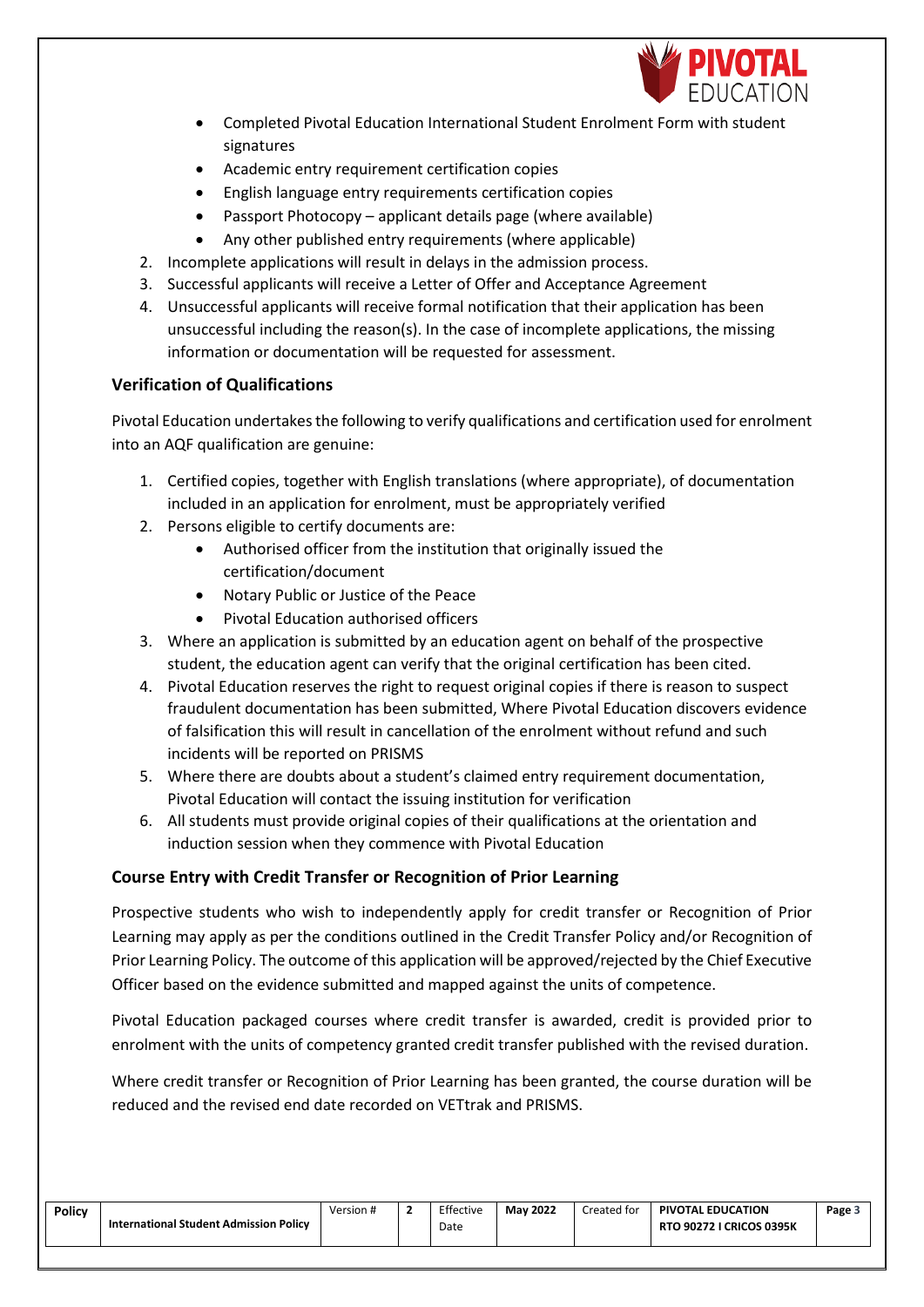

## **Pivotal Education Formal Offer of Study**

- 1. Pivotal Education offers of study to international students are made formally in writing through the issuance of a Letter of Offer and Student Acceptance Agreement
- 2. The Letter of Offer and Student Acceptance Agreement formally notifies students which course(s) enrolled in, entry requirements, conditions of enrolment and study, entry requirement evidence and fee information
- 3. Students must read and sign the Letter of Offer and Student Acceptance Agreement to demonstrate that they understand and accept published course details and conditions
- 4. Students providing false or misleading information or fraudulent documentary evidence may have their offer withdrawn and enrolment cancelled.
- 5. In the event the offer to study is withdrawn as a result of false or misleading information, the students Confirmation of Enrolment will be terminated by Pivotal Education with no refund and CoE cancelled on PRISMS

#### **Conditions of Enrolment**

#### **Applications**

- 1. International students seeking to enrol with Pivotal Education are required to submit authentic evidence to demonstrate that they meet published entry criteria for their chosen course
- 2. Student applications are accepted as a complete application when all sections have been filled out, student signatures included in all relevant sections, authentic evidence attached as published on the website
- 3. Incomplete enrolment applications will result in delays in processing
- 4. Successful applicants will receive a Letter of Offer and Student Acceptance Agreement with course details, conditions of study, payment of tuition and other fees
- 5. Unsuccessful applicants will receive formal notification that their application has been unsuccessful including the reason(s) In the event, evidence is required, this will be clearly communicated

#### **Deferral of Commencement**

- 1. All requests for deferral of commencement must be in writing prior to the start date of the course (unless exceptional or compassionate grounds apply) which will require the issuance of a revised CoE with the deferred start date and reason for deferment.
- 2. Deferral of studies can only be granted for the following:
	- Illness and/or misadventure
	- Bereavement
	- Important family matters
	- Delays in providing documentation
	- Certification or other form of written evidence must be provided with the deferral request
- 3. In cases where the student experiences a short delay but commences within the first week, the student will undergo registration and orientation to ensure that they understand the requirements and standards expected of students.
- 4. Deferment must be applied for using the Course Deferral Request Form and will incur a fee as per published Other Fees and Charges listed o[n www.pivotal.edu.au](http://www.pivotal.edu.au/)

| <b>Policy</b> | International Student Admission Policy | Version # | Effective<br>Date<br>. | <b>May 2022</b> | Created for | <b>PIVOTAL EDUCATION</b><br><b>RTO 90272 I CRICOS 0395K</b> | Page . |
|---------------|----------------------------------------|-----------|------------------------|-----------------|-------------|-------------------------------------------------------------|--------|
|               |                                        |           |                        |                 |             |                                                             |        |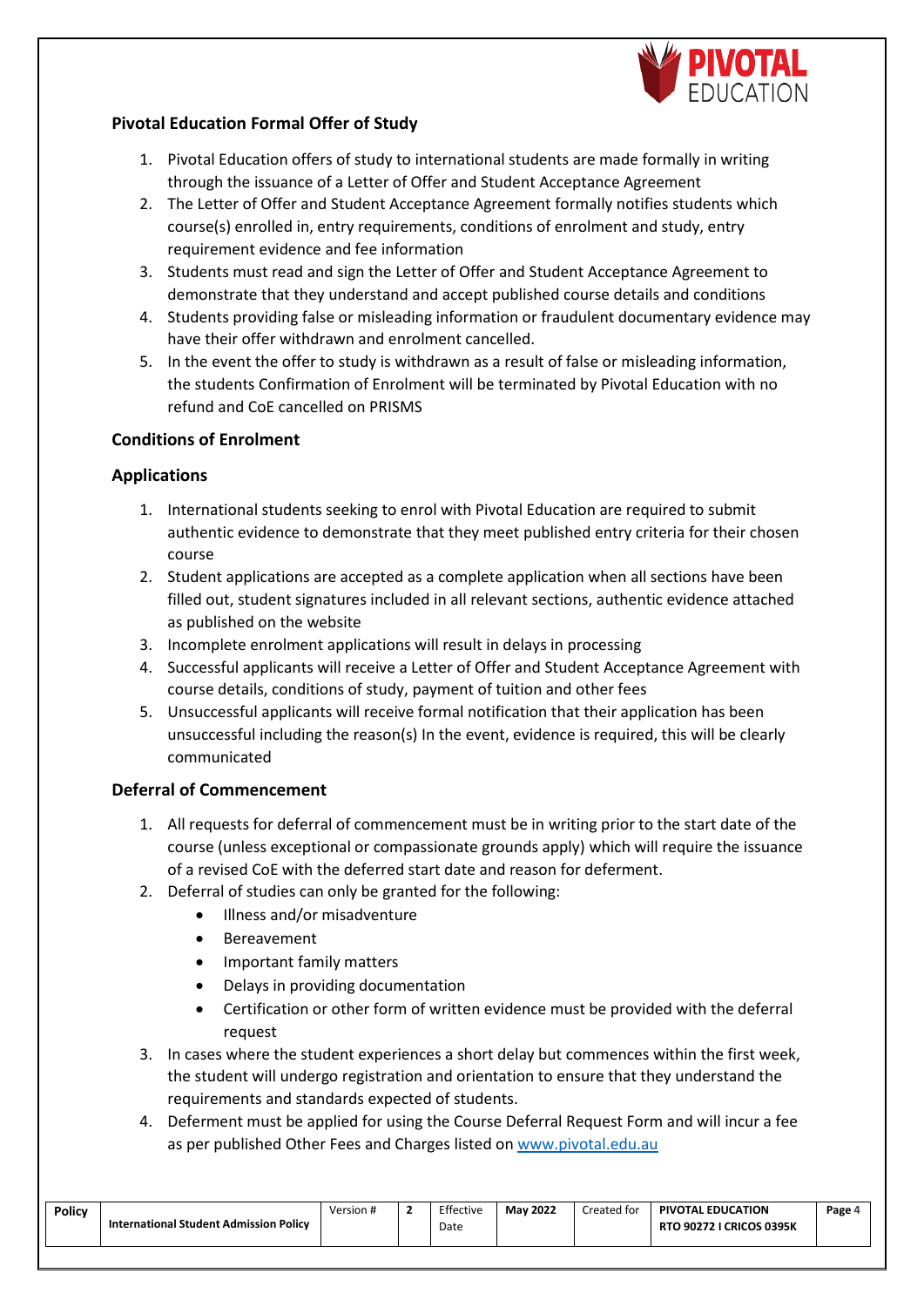

## **Collection of Personal and Contact Details**

Pivotal Education collects personal information from students for the purpose of training and assessment only. Pivotal Education is required to report personal information to relevant Government Authorities without the express permission of the student. This includes but is not limited to ASQA, NCVER or any relevant government authority.

#### **Privacy Notice**

Under the Data Provision Requirements 2012, Pivotal Education is required to collect personal information about you and to disclose that personal information to the National Centre for Vocational Education Research Ltd (NCVER).

Your personal information (including the personal information contained on this enrolment form), may be used or disclosed by Pivotal Education for statistical, administrative, regulatory and research purposes. Pivotal Education may disclose your personal information for these purposes to:

- Commonwealth and State or Territory government departments and authorised agencies; and
- NCVER.

Personal information that has been disclosed to NCVER may be used or disclosed by NCVER for the following purposes:

- populating authenticated VET transcripts;
- facilitating statistics and research relating to education, including surveys and data linkage;
- pre-populating RTO student enrolment forms;
- understanding how the VET market operates, for policy, workforce planning and consumer information; and
- administering VET, including program administration, regulation, monitoring and evaluation.
- You may receive a student survey which may be administered by a government department or NCVER employee, agent or third-party contractor or other authorised agencies. Please note you may opt out of the survey at the time of being contacted.

NCVER will collect, hold, use and disclose your personal information in accordance with the Privacy Act 1988 (Cth), the National VET Data Policy and all NCVER policies and protocols (including those published on NCVER's website at [www.ncver.edu.au\)](http://www.ncver.edu.au/)

#### **Change of Contact Details**

International students must provide Pivotal Education with their current residential address, mobile number and email address at all times. When a student changes any contact details, students must complete the Change of Contact Details form as soon as practicable. International students that fail to inform Pivotal Education are at risk of course cancellation if the student does not respond to Pivotal Education communication as a result of out-of-date contact details.

#### **Unique Student Identifier**

Pivotal Education students are not permitted to commence training and assessment until they have provided Pivotal Education with their Unique Student Identifier. In cases where the student experiences difficulty obtaining a student identifier, Pivotal Education will allow training and assessment to commence and follow the procedure for ascertaining a correct student identifier from The Registrar.

| <b>Policy</b> | International Student Admission Policy | Version # | Effective | <b>May 2022</b> | Created for | <b>PIVOTAL EDUCATION</b>        | Page 5 |
|---------------|----------------------------------------|-----------|-----------|-----------------|-------------|---------------------------------|--------|
|               |                                        |           | Date      |                 |             | <b>RTO 90272 I CRICOS 0395K</b> |        |
|               |                                        |           |           |                 |             |                                 |        |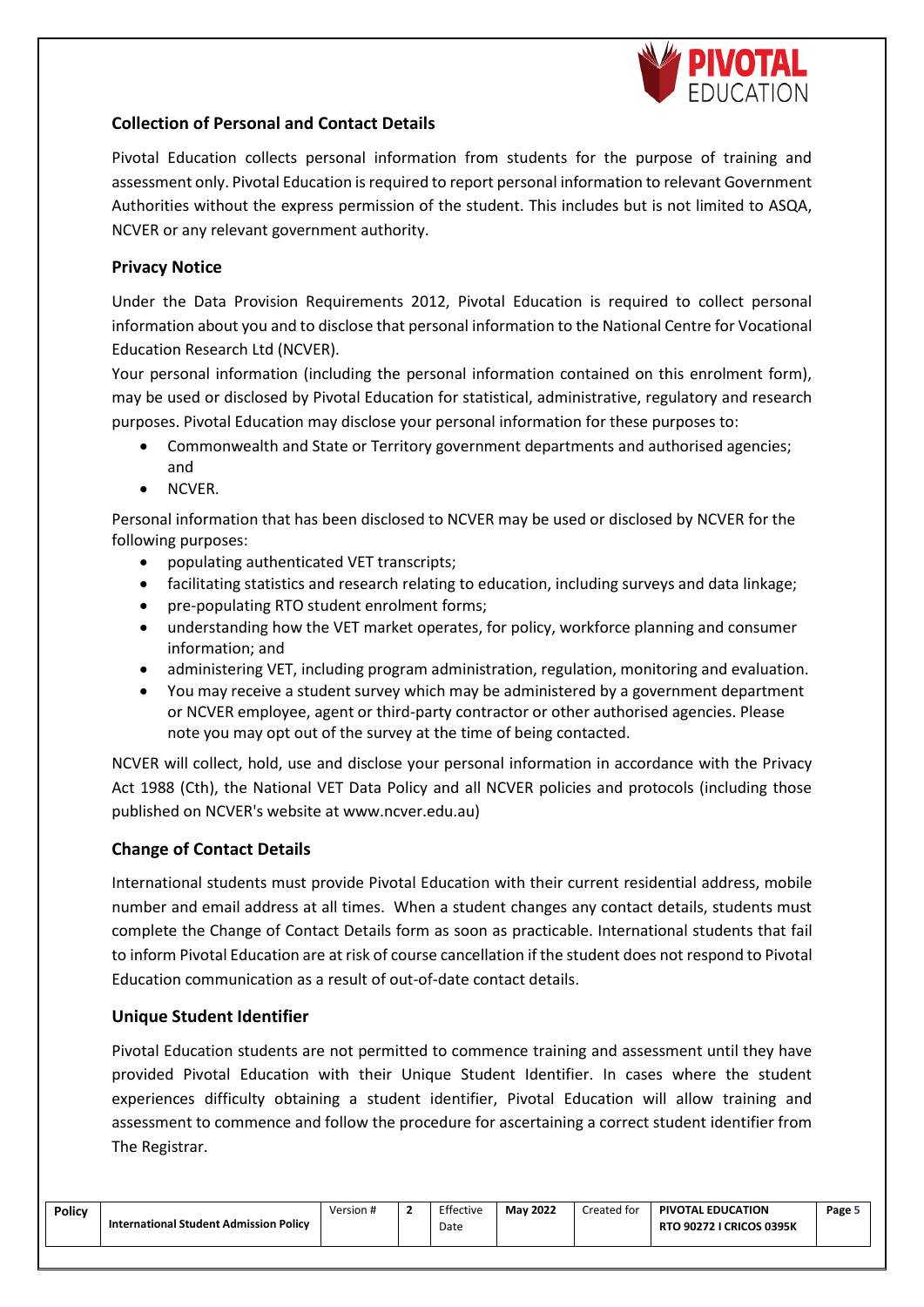

## **Student Behaviour as per Code of Conduct**

Students must abide by Pivotal Education code of conduct at all times when undertaking study in any approved delivery and assessment location. Pivotal Education reserves the right to terminate students whose conduct is unsatisfactory as per published policies. In the event a student's behaviour places any other student or staff member at risk either physically or verbally and results in an unsafe learning environment, no refund of any remaining tuition fees will be made in the case of termination by Pivotal Education. Students will have the right to access complaints handling and appeals procedures if they disagree with any decision to terminate their studies.

#### **Public Holidays**

Pivotal Education is closed for all New South Wales public holidays. Compensation will not be made for blended learning classes not offered on public and special holidays.

#### **Fees and Timetable**

Pivotal Education reserves the right to vary its fees without notice and timetables may be subject to change.

# **Complaints Handling**

Students are entitled to have a personal representative present at any stage during the complaints handling process. If the student's problem cannot be resolved by Pivotal Education, students can seek external assistance after the internal appeals process has been completed.

External options available to students include

- 1. ASQA [\( http://www.asqa.gov.au/complaints/making-a-complaint.html\)](http://www.asqa.gov.au/complaints/making-a-complaint.html)
- 2. Department of Fair Trading [\(http://www.fairtrading.nsw.gov.au\)](http://www.fairtrading.nsw.gov.au/)
- 3. National Training Complaints Service [\(https://www.education.gov.au/NTCH\)](https://www.education.gov.au/NTCH)
- 4. NSW Ombudsman [\(www.ombo.nsw.gov.au/contact-us\)](http://www.ombo.nsw.gov.au/contact-us)
- 5. Overseas Students Ombudsman [\(www.ombudsman.gov.au/How-we-can-help/overseas](http://www.ombudsman.gov.au/How-we-can-help/overseas-students)[students\)](http://www.ombudsman.gov.au/How-we-can-help/overseas-students)

#### **Consumer Rights**

Pivotal Education will notify students in the event that any of the following changes occurs that may affect the services being provided in this agreement. These include:

- a change in ownership of the RTO, and/or
- any changes to or new third-party agreements that are put in place for the delivery of services outlined in this agreement

This agreement, and the right to make complaints and seek appeals on decisions and actions under various processes, does not affect the rights of the student to take action under Australian Consumer Law if the Australian Consumer Law applies.

#### **Termination**

Pivotal Education reserves the right to terminate students for any serious breaches including but not limited to:

| <b>Policy</b> | International Student Admission Policy | Version # | . . | Effective<br>Date | <b>May 2022</b> | Created for | <b>PIVOTAL EDUCATION</b><br><b>RTO 90272 I CRICOS 0395K</b> | Page b |
|---------------|----------------------------------------|-----------|-----|-------------------|-----------------|-------------|-------------------------------------------------------------|--------|
|---------------|----------------------------------------|-----------|-----|-------------------|-----------------|-------------|-------------------------------------------------------------|--------|